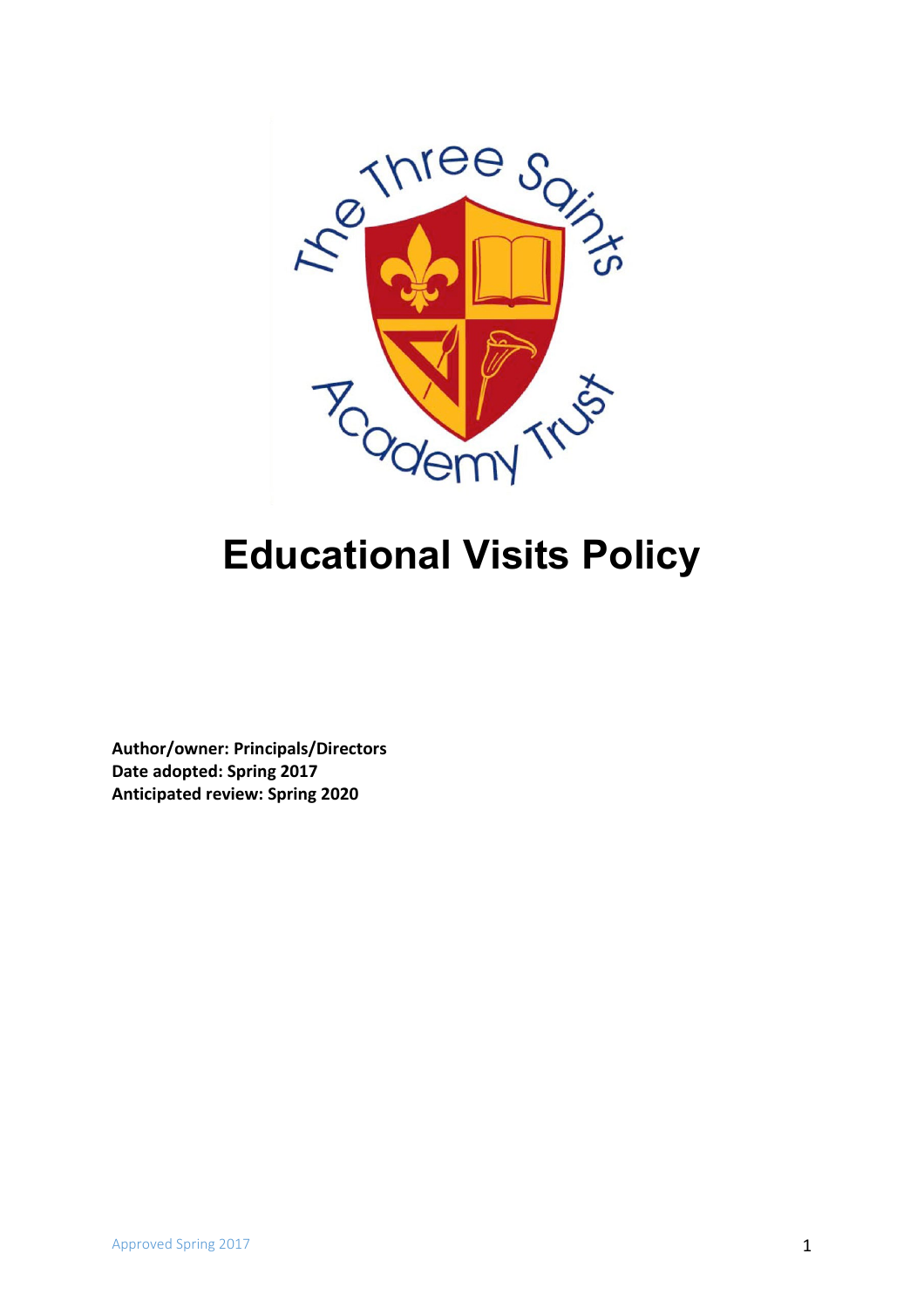

#### **The Three Saints Academy Trust Educational Visits Policy**

All staff intending to take a school trip are required to understand the content of this policy and follow the appropriate procedures. Staff intending to take charge of a school visit should also read the *DfE Health & Safety Advice (February 2014), Health & Safety Executive: School Trips and Outdoor learning Activities (2011)* – available from the Staff shared drive.

The pupils' safety on trips is a paramount concern. The school accepts that trips, visits and outdoor activities cannot be completely without risk and it requires that those staff involved with a trip take all reasonable precautions to protect staff and pupils' health, safety and welfare and to minimise the risk of untoward or dangerous situations.

The information in this policy has been written to ensure that all members of staff involved with educational visits, trips etc. are aware of the requirements that must be observed to ensure the safety of those involved.

#### **AIMS**

The aims of our off site educational visits are to:

- Enhance curricular and recreational opportunities for our pupils
- Provide a wider range of experiences for our pupils than could be provided on the school site alone
- Promote the independence of our children as learners, and enable them to grow and develop in new learning environments

The Three Saints Academy Trust has a strong commitment to the added value of learning outside the classroom, some of which takes places beyond the statutory school day and beyond the school premises. We believe that educational visits contribute positively to the quality of teaching and learning that we can offer our pupils.

#### **GENERAL**

• All trips require approval from the Head teacher and must be organised well in advance (Appendix 6)

Off-Site activities are categorised as follows:

- I. **Low risk**, i.e. simple country walks and local field studies and trips within the local areas in safe environments, trips to museums, churches and theatres, for which there need only be minimal training for accompanying staff
- II. **Medium risk,** i.e. open country walking or forest school trips, farms, town & city centres for which more formal training may be appropriate
- III. **Potentially high risk,** i.e. canoeing, mountaineering, sailing, moorland walking, trips near open water e.g. Albert Dock, seaside or residential visits, for which teachers will need specific training or school will use a recognise external company to lead the activities
- A risk assessment must be carried out by the party leaders for all trips. (Appendix 1). For the avoidance of doubt the Head teacher will inspect RISK assessments as part of the checking of compliance. The application form for final approval of the trip must be accompanied by the risk assessment and the letter to go out to parents.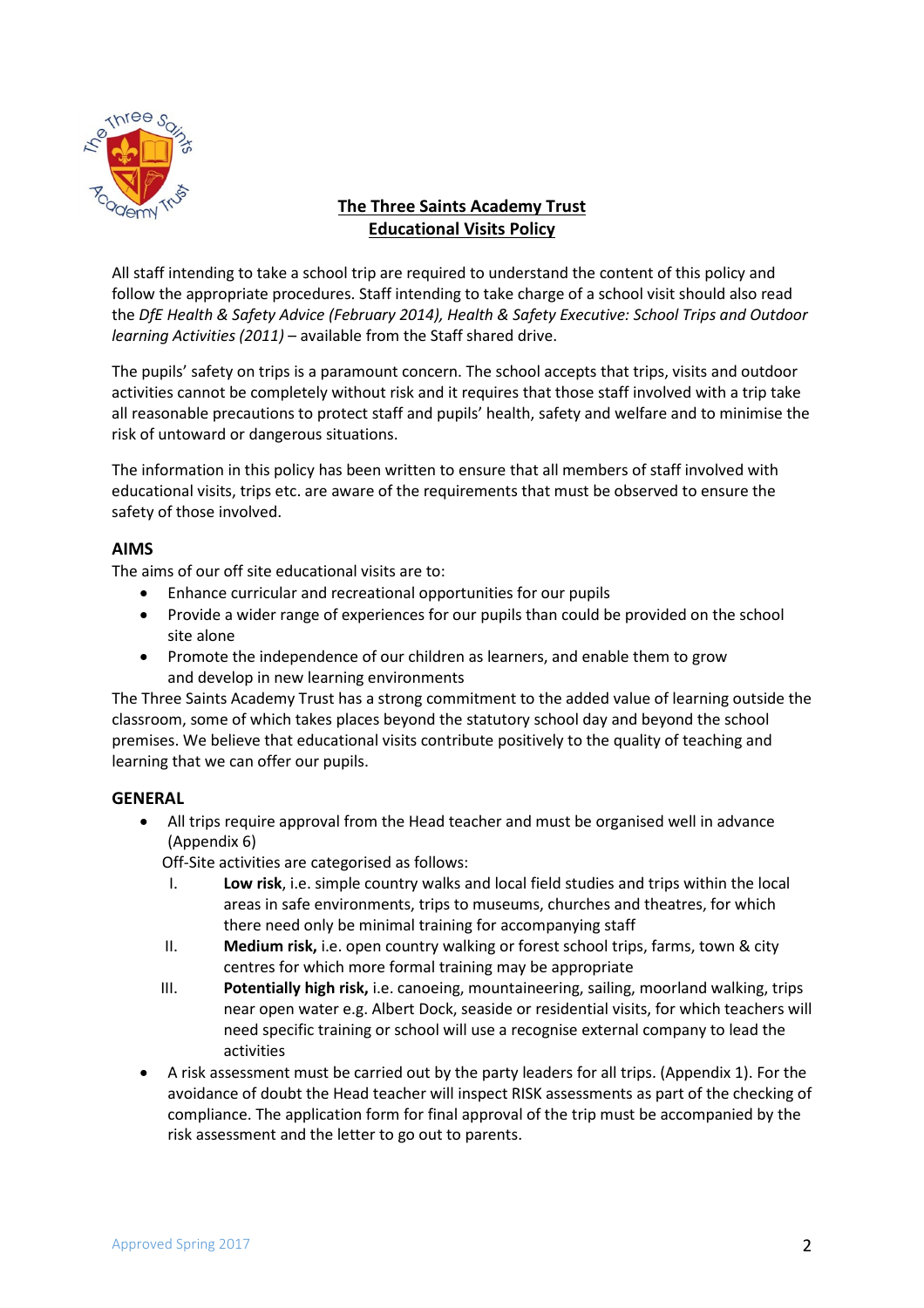- The party leaders should ensure that at least one member of staff accompanying the trip has a first aid qualification and that an adequate first aid kit is taken for all trips(Appendix 6). All adults in the group should know how to contact the emergency services.
- All party leaders should have a copy of the agreed emergency procedure. (Appendix 4)
- All travel companies used should be ABTA/ATOL bonded and any adventure activity companies used should be licensed by the appropriate authorities (BAPA/AALA).
- There are minimum levels of teacher supervision which must be strictly observed. (Appendix 3)
- For high risk or residential visits written parental consent must be obtained. Parents must be provided with an itinerary, financial arrangement , details of staff supervision and emergency contact numbers. For all trips it is essential that there be a parent briefing setting out expectations for behaviour and other practical details.
- Financial arrangements for all trips are agreed with the Head teacher and school office.
- Details of all trips (application form, budget outline, risk assessment, parental letter, itinerary, accompanying staff names), are held in the principal's office and by the trip organiser.
- The procedure in respect of transport must be followed (Appendix 8).
- Staff accompanying school trips must be aware that their primary responsibility is the care of the pupils in their charge, so any consumption of alcohol on residential visits must be taken with this duty of care in mind. Staff accompanying a trip might be required to provide first aid or transport a pupil to hospital at any time during the trip. For all staff the excessive consumption of alcohol on school trips is unacceptable and is a disciplinary matter. At least 2 members of staff must refrain from drinking on any residential. All participating staff should have clearly assigned tasks and the party leader should have a nominated deputy.
- The school mobile must be taken on all school trips. Pupils may not take mobile phones on school trips.

#### **DAY TRIPS**

- The party leader should discuss the proposed visit with the relevant staff before proceeding with an application. In particular, approval in principle must be obtained from the principal **before** organising any details of the trip.
- The application form should be completed and submitted at least 4 weeks in advance of the trip. *The risk assessment form and letter to parents must accompany the application*. If costs to pupils are necessary the application form must be submitted to the head teacher prior to the proposed trip and before any money is collected.
- In the event of an incident which may change the plan, contingency plans will be put in place before the visit i.e. an alternative venue.
- Once approval has been obtained the party leader may proceed with the rest of the organisations of the trip.
- The parental information letter, parental consent form(Appendix 5),and other relevant letters should be sent to parents.
- All accompanying adults must have an enhanced DBS certificate
- A list of all those on the trip together with details of the itinerary, contact numbers (if relevant) and the name of the staff contact must be left with the school office and with the staff contact at school (normally the principal).
- When pupils are out of school on visits they must be supervised by the appropriate number of supervisory staff ( Appendix 3 )
- On all trips party leaders must take with them a copy of the approved risk assessment form, which should be shared with all supervisory adults, consent forms/medical forms ( for residential trips a list of party members addresses and contact numbers of party members).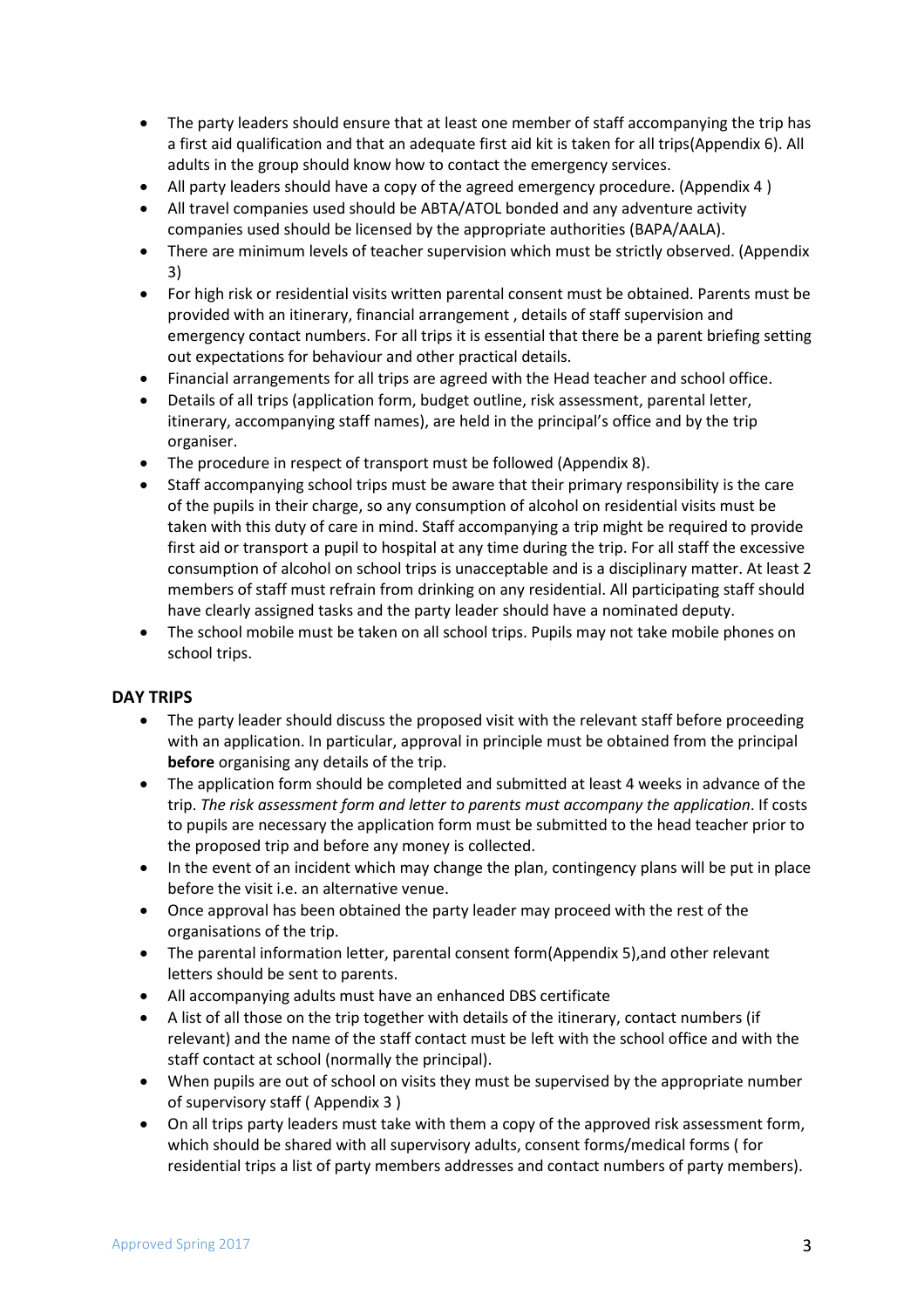#### **TRIPS INVOLVING AN OVERNIGHT STAY, TRIPS ABROAD AND POTENTIALLY HIGH RISK TRIPS**

- The party leaders should discuss the projected trip with all relevant staff and approval must be obtained **before** organising any details of the trip. Approval for the trip must be obtained from the Executive Principal and the Board of Directors.
- Notification off all proposed trips for the following year with financial arrangements will be submitted to the Directors the summer term (1 year before) the proposed trip.
- The application form for final approval, together with the final financing arrangements and insurance details, the risk assessment form and the letter for parents, should be submitted at least 4 weeks prior to the proposed date of departure and all relevant details forwarded to parents.
- A parents' information meeting will be held 2 weeks before the trip. Party leaders will ensure that parental consent forms and medical forms are handed out at the meeting with the expectations that these are returned within the next 2 days. The itinerary, equipment list, emergency contact details and behaviour expectations will be provided.
- Completed medical forms will be taken on residential visits by the trip organiser, together with a full list of travelling personnel. A summary of the medical details of pupils should be given to all members of staff travelling with the party in a supervisory capacity.
- Copies of the final approval form should be given to the head teacher and the party leader. These will be kept in their possession at all times during the trip.
- A list of those on the trip together with details of the itinerary, contact numbers and staff contact should be left with the school office and the head teacher.
- A school contact, whose name should be given to the parents, should be given all the relevant details and the parental consent forms. The school mobile should be used for this purpose.
- On all trips party leaders must take with them a copy of the approved risk assessment form/medical forms/list of party members/addresses and contact numbers of all party members.

#### **SAFETY AND OTHER ISSUES**

- A risk assessment must be carried out before any trip can take place (Appendix 3)
- Party leaders must be satisfied that all appropriate insurance arrangement have been made.
- Party leaders should ensure that the school mobile that is taken on visits is fully charged and has adequate credit.
- Party leaders should ensure that they have the contact numbers of the Executive Principal and the Headteacher (this includes a hard copy)
- Pupils must be given clear information about the trip including what they should do in the event of an accident or if they get lost. Name bands with school contact details on them and high-visibility vest should be worn where appropriate.
- If the school visit is classed as being potentially high risk, the appropriate precautions must be set down in the risk assessment form.
- For any residential or high risk trip a parents meeting will be held prior to the trip.
- The minimum levels of supervision must be observed (Appendix 3).
- It is vital that staff ensure acceptable levels of behaviour from pupils on any school visit/trip. School will not take on trips/visits any pupils who they have serious behavioural concerns about as this could put everyone on the trip at risk.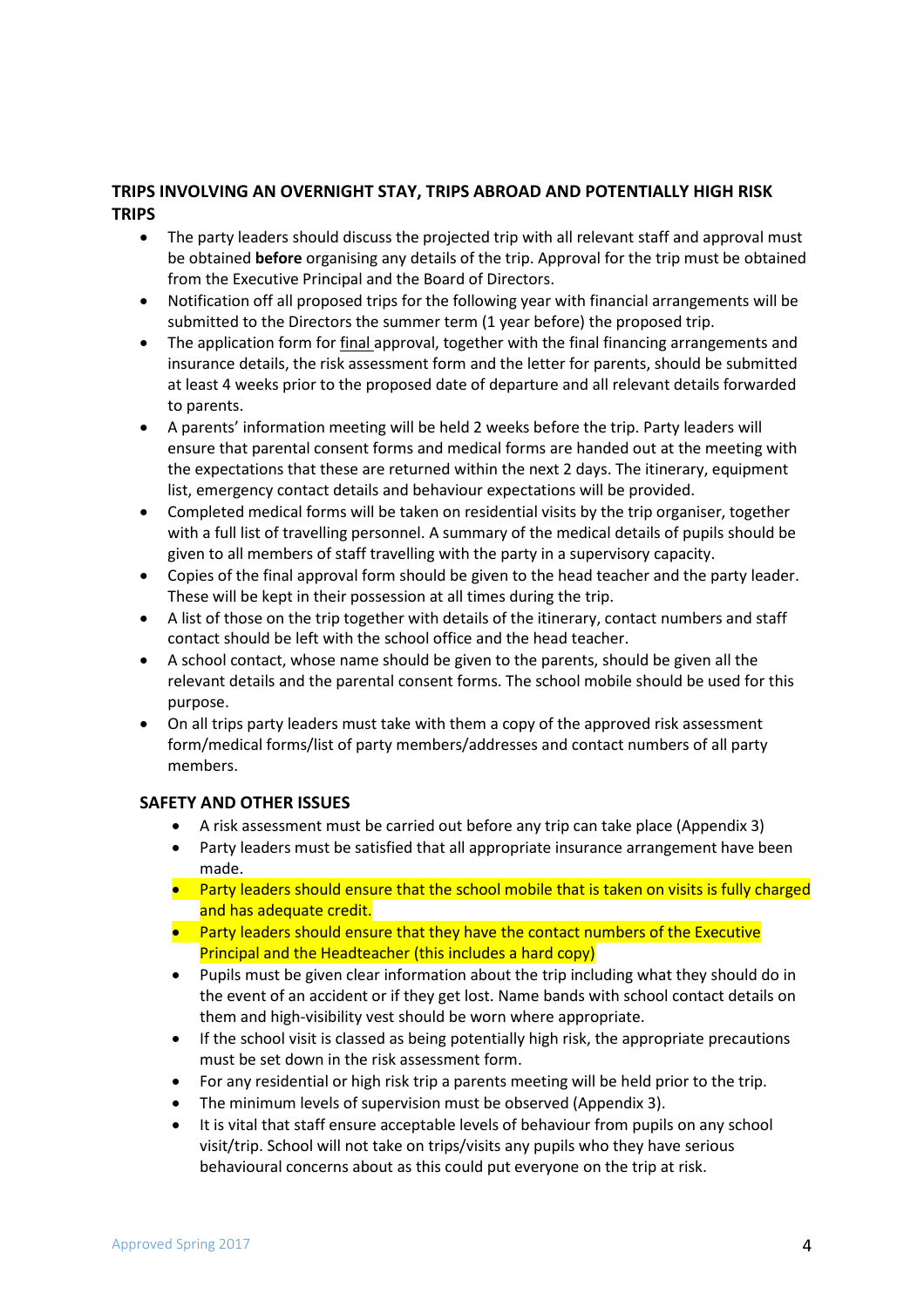- For adventurous activities or residential trips at least one of the group's teachers must have first-aid training. An adequate first-aid box should be taken (Appendix 2).
- Where a pupil is on regular medication it is important that the party leader ensures that the pupil has the medication with them. This will be identified in the trip application and risk assessment. For residential visits the storage of medication will be considered. Party leaders will contact parents to discuss issues with them prior to the trip.
- Staff should consider and be aware of any special needs (e.g. dietary or learning etc) that pupils on the trip may have.
- Party leaders and accompanying staff on all trips should carry with them a list of all pupils.
- On school visits staff must be aware of the need for regular roll calls throughout the day using the check lists. Head counts cannot be regarded as satisfactory, particularly when a party has been broken up into a number of groups. In the latter case it should be made clear which member of staff is in charge of each group.
- The Lost Child Policy will be followed in the case of a lost child.
- On any trip pupils must be given explicit instructions as to what they can and cannot do. Under no circumstances should pupils be ever allowed to wander on their own.
- Pupils should be supervised as far as is practicable all the time.
- If an accident occurs, the appropriate procedures must be followed (see Emergency Procedures-Appendix 4). The head teacher must be informed as soon as possible.
- If a very serious accident occurs, the party leader must telephone the Executive Principal/Headteacher as soon as possible and convey the full circumstance of the accident. It is essential that the party leader has the contact details of the Executive Principal/Headteacher. The Executive Principal/Headteacher will inform the Chair of Directors at the earliest opportunity. Any families concerned will be contacted by the head teacher. The families of the other pupils participating in the visit will be contacted and given necessary reassurance.

#### **TRANSPORT ARRANGEMENTS**

All minibuses and coaches used by the school will be fitted with seat belts. Before booking any coaches or minibuses school will carry out necessary checks around insurance etc. This also applies where a member of staff is transporting pupils. On trains, ferries, boats the party leader must ensure students remain within sight of staff and are supervised at all times.

Pupils will be briefed on what to do in an emergency.

#### **ACTIVITIES ORGANISED BY THE SCHOOL OFF THE SCHOOL PREMISES**

- Off-Site activities are categorised as follows:
- I. **Low risk**, i.e. simple country walks and local field studies and trips within the local areas in safe environments, trips to museums, churches and theatres, for which there need only be minimal training for accompanying staff
- II. **Medium risk,** i.e. open country walking or forest school trips, farms, town & city centres for which more formal training may be appropriate
- III. **Potentially high risk,** i.e. canoeing, mountaineering, sailing, moorland walking, trips near open water e.g. Albert Dock, seaside or residential visits, for which teachers will need specific training or school will use a recognise external company to lead the activities
- Parental permission is required for any activities which take place off the school premises except for routine activities such as sports fixtures, off-site games sessions, walking to church, swimming which are all covered in the annual school permission letter.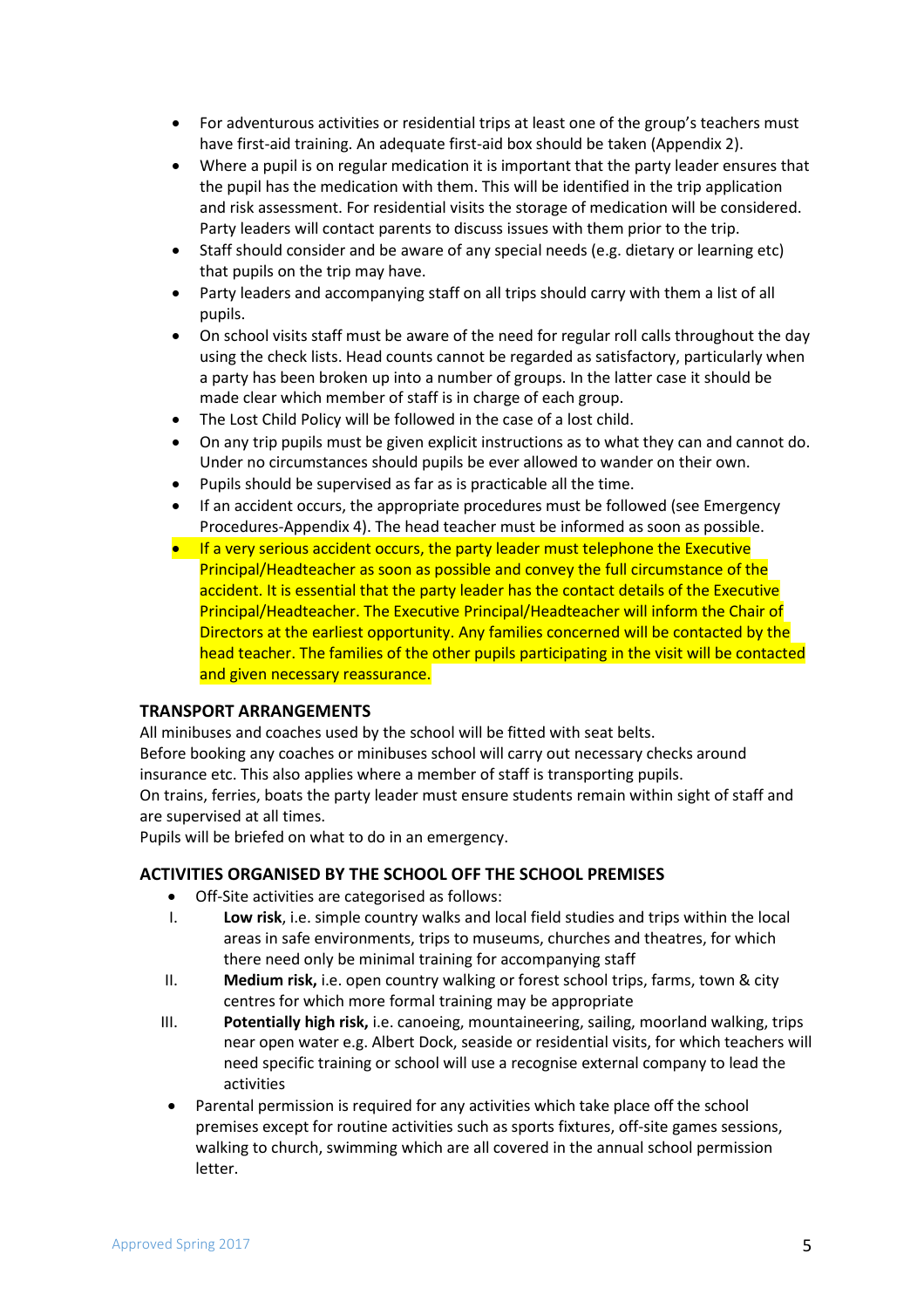- All activities which are not routine must follow the trips procedure.
- When pupils are involved in activities which take place off the school premises the teacher or trip leader must leave a list of the names of all involved in the school office.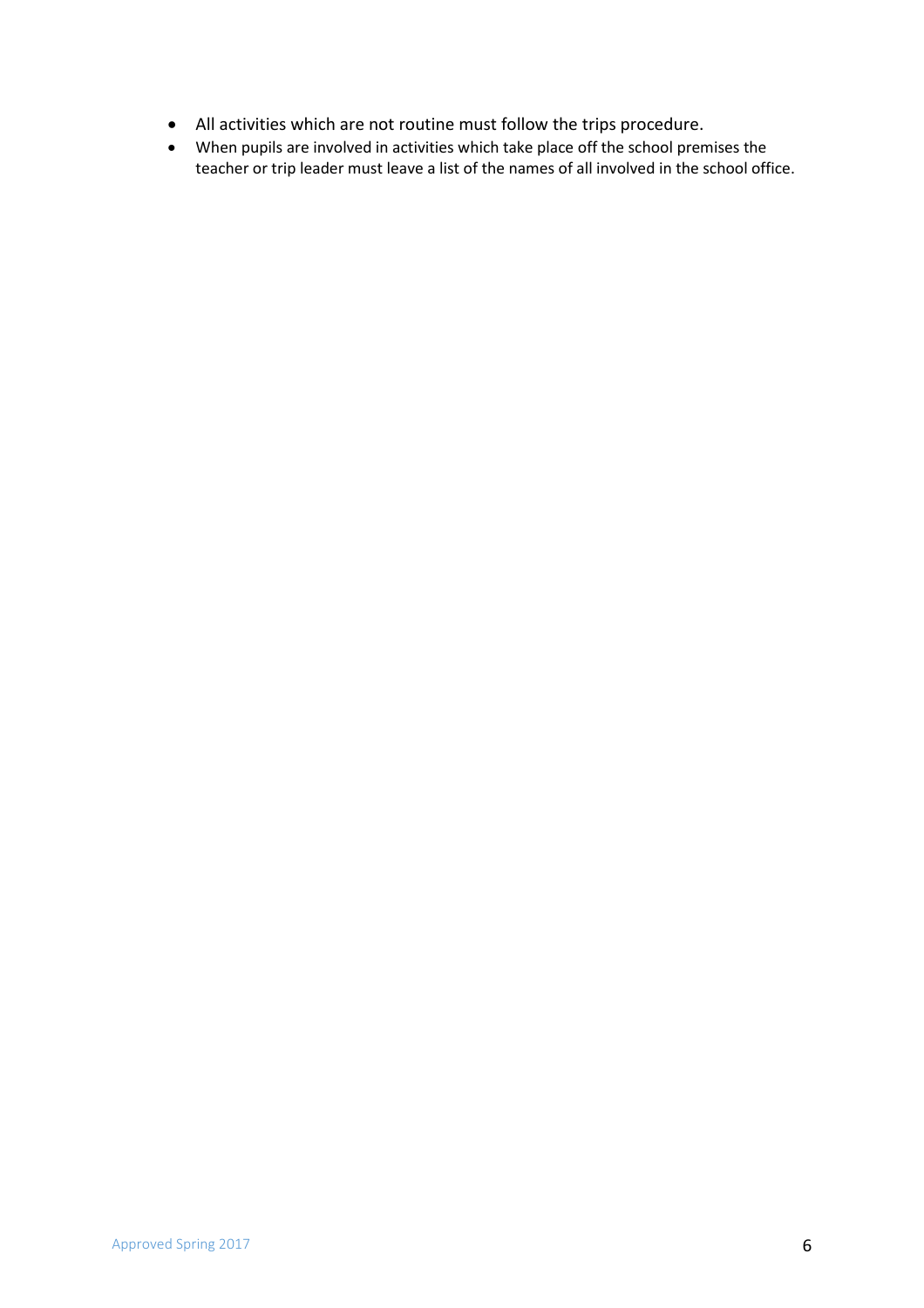#### **APPENDIX 1 – Risk Assessments**

## **Risk Assessment Form**

#### **Task/Activity: Educational Visits**

| Location/Dept:                                                  |                                      | Date Assessed:                                                                                                                                                      | <b>Issue Number:</b>            |                 |                                |                                        |  |
|-----------------------------------------------------------------|--------------------------------------|---------------------------------------------------------------------------------------------------------------------------------------------------------------------|---------------------------------|-----------------|--------------------------------|----------------------------------------|--|
| <b>Assessed by:</b>                                             |                                      | <b>Review Date:</b>                                                                                                                                                 | <b>Reference Number:</b>        |                 |                                |                                        |  |
| <b>Hazard/Risk</b>                                              | <b>Persons</b><br>at risk            | <b>Controls in place</b>                                                                                                                                            | <b>Tick</b><br>if<br><b>yes</b> | <b>Comments</b> | <b>Risk</b><br>Rating<br>L/M/H | <b>Additional controls</b><br>required |  |
| <b>TRAVEL BY COACH</b><br>Unsuitability of the coach<br>company | Pupils<br>Staff<br>General<br>public | • Only coaches from a bona fide, reputable<br>company will be hired                                                                                                 | ⊐                               |                 |                                |                                        |  |
| Inappropriate driving by driver                                 | Pupils<br>Staff<br>General<br>public | • Group leader to discuss concerns with driver<br>• Stop the journey and 'phone the company for a<br>new driver if it is felt the group is at risk.                 | ❏<br>$\Box$                     |                 |                                |                                        |  |
| Travel sickness                                                 | Pupils                               | · Identified potential sufferers to be seated near<br>the front or coach toilet.                                                                                    | ⊒                               |                 |                                |                                        |  |
| Misbehaviour                                                    | <b>Pupils</b><br>Staff               | • Staffing ratios will be in line with the school<br>policy and will be sufficient to maintain good<br>behaviour<br>• Staff will sit at various points on the coach | $\overline{\phantom{0}}$        |                 |                                |                                        |  |
| Injury getting on/off the coach                                 | Pupils<br>Staff                      | • Appropriate adult supervision at the entrances<br>to the coach                                                                                                    | ⊐                               |                 |                                |                                        |  |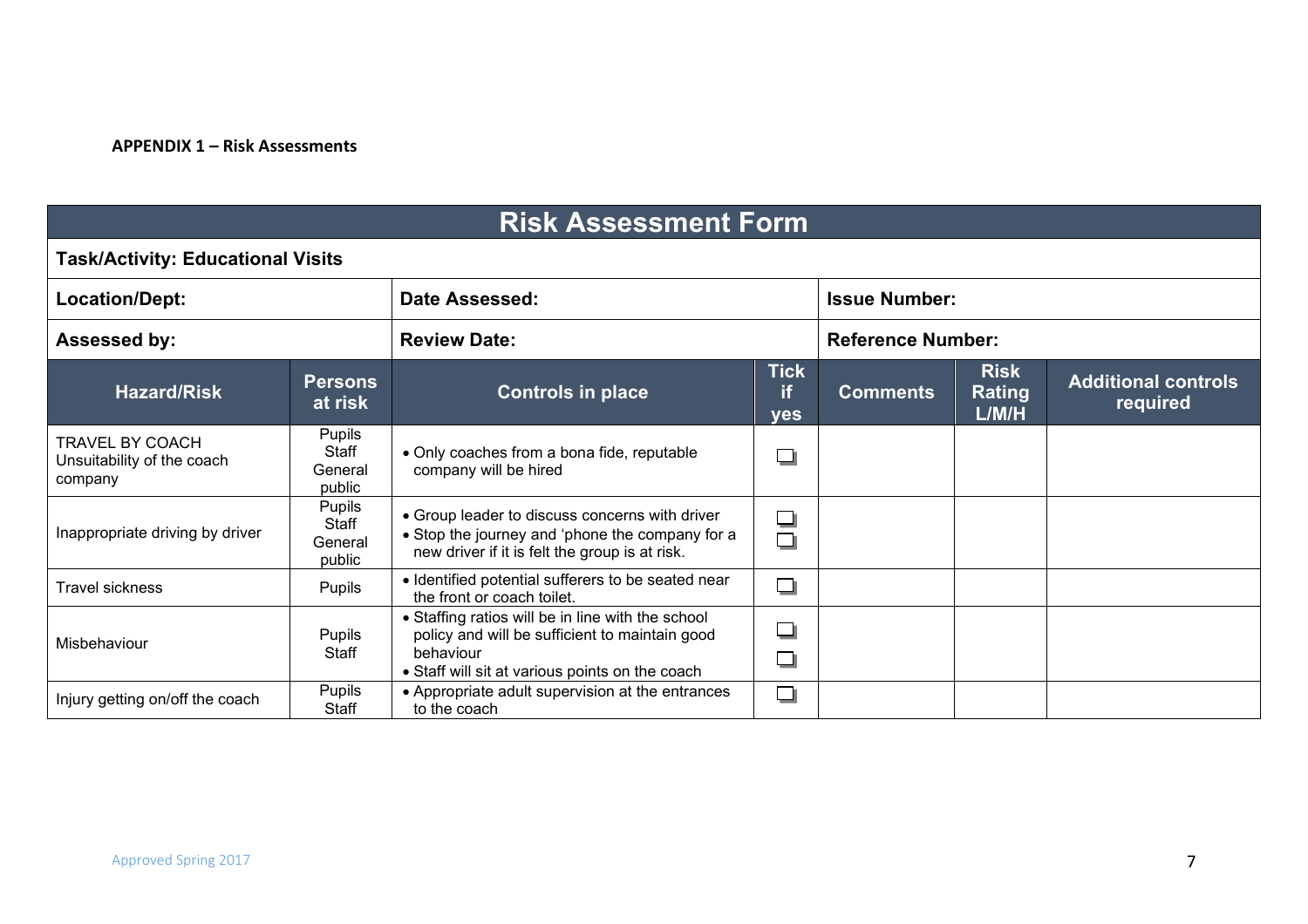| In event of breakdown or<br>accident, additional collision<br>with vehicle, or with passengers<br>during evacuation | Pupils<br>Staff            | • Follow directions of coach driver<br>• All passengers to be evacuated away from<br>passenger side of vehicle to safe resting place<br>(beyond side barrier if possible), well away from<br>passing vehicles<br>• If above is not possible, passengers will be<br>instructed to sit on side of vehicle furthest from<br>moving traffic and remain wearing seat belts. | ┧<br>❏ |  |  |
|---------------------------------------------------------------------------------------------------------------------|----------------------------|------------------------------------------------------------------------------------------------------------------------------------------------------------------------------------------------------------------------------------------------------------------------------------------------------------------------------------------------------------------------|--------|--|--|
| Luggage falling from overhead<br>luggage racks                                                                      | Pupils<br>Staff            | • All luggage to be appropriately stored in<br>luggage hold compartments                                                                                                                                                                                                                                                                                               | ❏      |  |  |
|                                                                                                                     |                            | • The planned route will cross roads only at<br>designated crossing points or at specified<br>locations which are considered to be low risk                                                                                                                                                                                                                            | ❏      |  |  |
| <b>TRAVELLING ON FOOT</b>                                                                                           | Pupils                     | • The route will be planned to avoid fast or<br>dangerous junctions or sections of road                                                                                                                                                                                                                                                                                | ❏      |  |  |
| Collision with vehicular traffic<br>(roads with pavements)                                                          | Staff<br>General<br>public | • One supervisor (or appropriate group member)<br>will be at the front of the group, one at the back,<br>with the others positioning themselves<br>alongside the group between the pupils and the<br>road itself                                                                                                                                                       | ❏      |  |  |
|                                                                                                                     |                            | • If abroad, pupils will be briefed regarding right-<br>hand traffic and any local traffic rules                                                                                                                                                                                                                                                                       | $\Box$ |  |  |
|                                                                                                                     |                            | • Walking beside roads with no pavements will be<br>kept to a minimum, and only undertaken if the<br>risk is considered reasonable, and there is no<br>suitable alternative                                                                                                                                                                                            | ❏      |  |  |
| Collision with vehicular traffic<br>(roads with no pavements)                                                       | Pupils<br>Staff<br>General | • Pupils given appropriate briefing regarding<br>required behaviour i.e. -<br>- to stay together as one group, on one side of<br>the road only<br>- to walk in a single file close to roadside                                                                                                                                                                         | ❏      |  |  |
|                                                                                                                     | public                     | - to walk off the road and on the verge, if at all<br>possible<br>• The group will normally walk on the side of the<br>road facing oncoming traffic, but the group<br>leader will choose the safest side according to<br>road conditions                                                                                                                               | ❏      |  |  |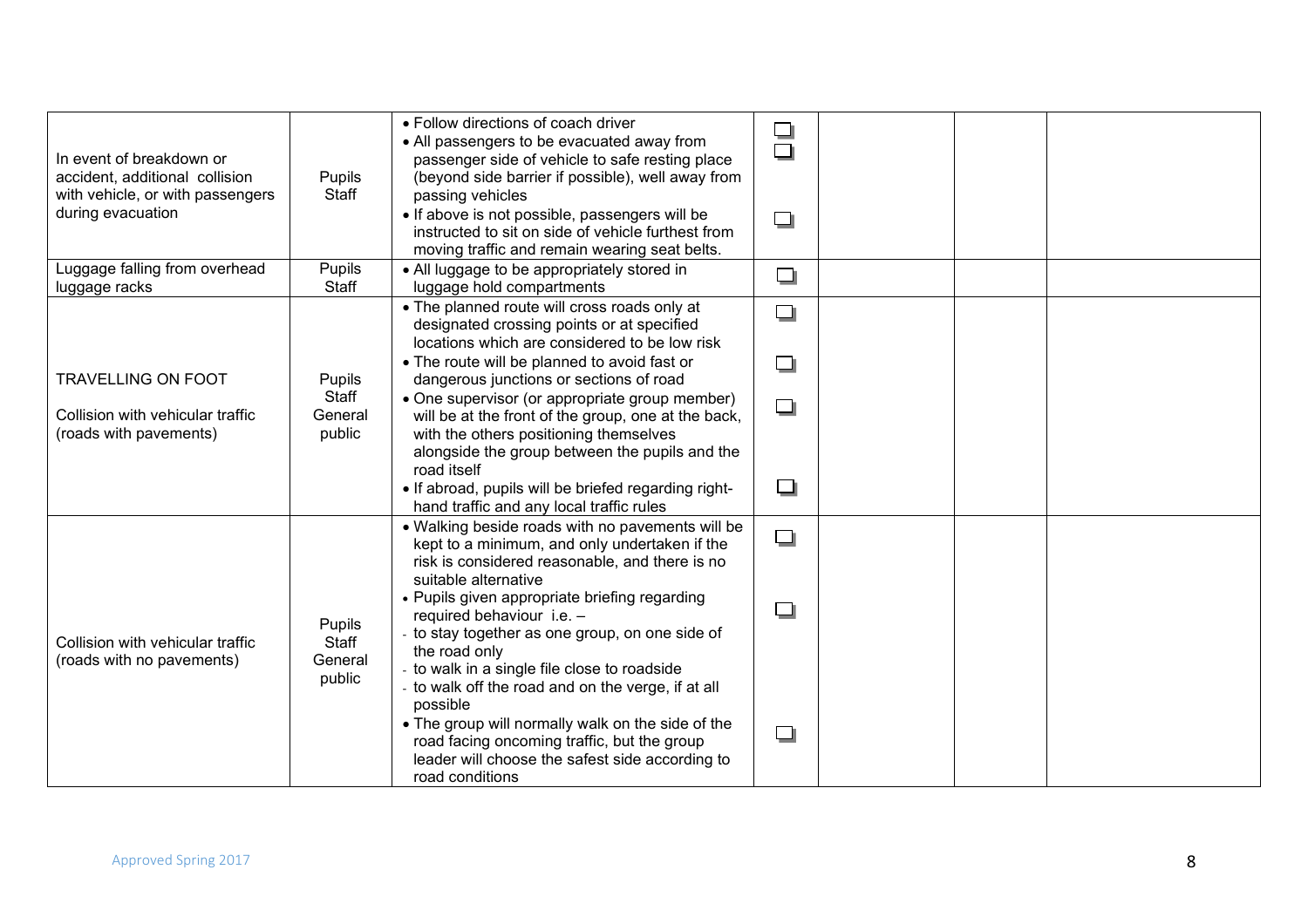| <b>TRAVEL BY MINI BUS</b>                                 | Pupils<br>Staff | PLEASE REFER TO SEPARATE RISK<br>ASSESSMENT FOR TRAVEL BY MINIBUS                                                                              |              |  |                                                        |
|-----------------------------------------------------------|-----------------|------------------------------------------------------------------------------------------------------------------------------------------------|--------------|--|--------------------------------------------------------|
|                                                           |                 | • Group Leader will be familiar with and will be<br>required to follow Educational Visits Policy and<br>Guidelines                             | ❏            |  |                                                        |
|                                                           |                 | • Group leader and staff will be appropriately<br>trained, experienced and qualified to<br>competently fulfil their leadership roles and       | ❏            |  |                                                        |
| <b>All eventualities:</b><br>Lost pupil<br><b>Illness</b> | Pupils<br>Staff | responsibilities<br>• Staff meet prior to departure to discuss and<br>share risk assessments and implement<br>management plans                 | ❏            |  |                                                        |
| Injury<br>Death                                           |                 | • All staff will be made aware of their roles and<br>responsibilities prior to departure                                                       | ❏            |  |                                                        |
|                                                           |                 | • Pupils to be briefed regarding hazards and<br>involve them in the risk assessment and<br>management process when appropriate                 | □            |  |                                                        |
|                                                           |                 | • Contingency plan prepared in the event of an<br>incident or other cause for a change to the<br>original plan                                 | □            |  |                                                        |
|                                                           |                 | • Minimum one leader per group first aid trained<br>• Leaders know how to call emergency services                                              | 9<br>9       |  | Check first aid certificates<br>are current.           |
| Illness or injury                                         | Pupils          | • Pupils and parents are reminded to bring<br>individual medication and this is securely kept<br>• Take medical needs information on all trips |              |  | Medication brought by<br>pupils.                       |
|                                                           | Staff           | • First aid and travel sickness equipment carried<br>• Mobile phones available                                                                 | adad<br>Baba |  | Brief staff on pupil<br>medication issues.             |
|                                                           |                 | • Emergency contacts with school, head teacher<br>and parents arranged                                                                         |              |  | Check mobile phone fully<br>charged/credits available. |
| Pupils with special needs -<br>medical, behavioural,      | Pupils          | • Obtain information from parents<br>• Take advice from SENCO if appropriate and                                                               | ۲            |  | Implement pupil specific<br>controls.                  |
| educational                                               |                 | consider need for individual assessment                                                                                                        |              |  | Consider need for additional<br>supervision.           |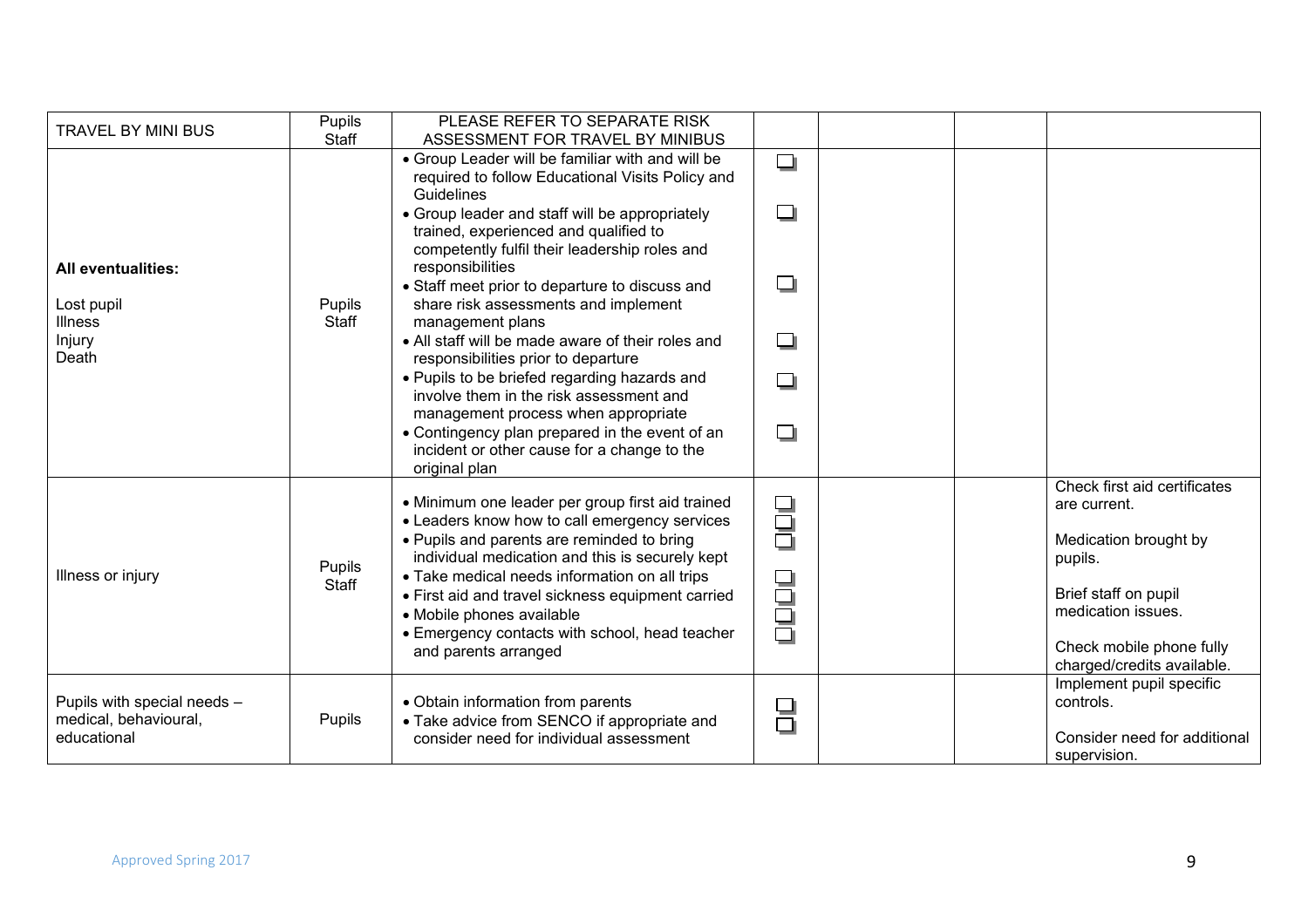| <b>Exposure to weather:</b><br>Cold injury<br>Heat injury<br>Over-exposure to sun                                 | <b>Pupils</b><br>Staff | • Consider possible weather conditions and plan<br>appropriate programme, clothing and equipment<br>• Plan for pupils who may not bring suitable<br>clothing - check before departure and/or bring<br>spares<br>• Daily weather forecast obtained and plans<br>adjusted accordingly                                                                                                                                                                                                                                                                                                         | $\Box$<br>❏<br>❏                |  | Provide clear information<br>about suitable clothing and<br>equipment to pupils and<br>parents.                                                                                                                                           |
|-------------------------------------------------------------------------------------------------------------------|------------------------|---------------------------------------------------------------------------------------------------------------------------------------------------------------------------------------------------------------------------------------------------------------------------------------------------------------------------------------------------------------------------------------------------------------------------------------------------------------------------------------------------------------------------------------------------------------------------------------------|---------------------------------|--|-------------------------------------------------------------------------------------------------------------------------------------------------------------------------------------------------------------------------------------------|
| Pupil lost or separated from<br>group, inadequate supervision                                                     | Pupils                 | • Ratios in line with school policy<br>• Plan and use suitable group control measures<br>(for example, buddy systems, large groups split<br>in small groups each with named leaders,<br>identification system)<br>• Discuss itinerary and arrangements with pupils<br>• Briefing to all on what to do if separated from<br>group<br>• Head counts by leaders particularly at arrival /<br>departure points, and when separating and<br>reforming groups<br>• Emergency procedures agreed - what to do if a<br>pupil becomes lost or separated from group<br>(please refer to school policy) | ❏<br>$\Box$<br>9<br>0<br>❏<br>❏ |  | Plan supervision before visit<br>and brief staff and pupils.<br>Plan for no shows / back up<br>staff.<br>Consider digital photos of all<br>pupils to give to emergency<br>services if required. (Images<br>to be deleted after the trip). |
| Indirect / remote supervision<br>(includes field work, souvenir<br>shopping, theme parks, historic<br>sites, etc) | Pupils                 | • Check location as suitable for this mode of<br>supervision<br>• Ensure pupils sufficiently briefed and competent<br>(any individual pupils for whom indirect<br>supervision not suitable must be directly<br>supervised)<br>• Clear guidelines and emergency procedures set<br>and understood<br>• Pupils remain in pairs or groups (buddy system<br>- each responsible for named other)<br>• Rendezvous points and times set<br>• Pupils know how to contact staff<br>• Staff informed they are still responsible<br>• Parents informed and consent given                                | ❏<br>□<br>❏<br>❏<br>ヨコ          |  | Included in information to<br>parents.                                                                                                                                                                                                    |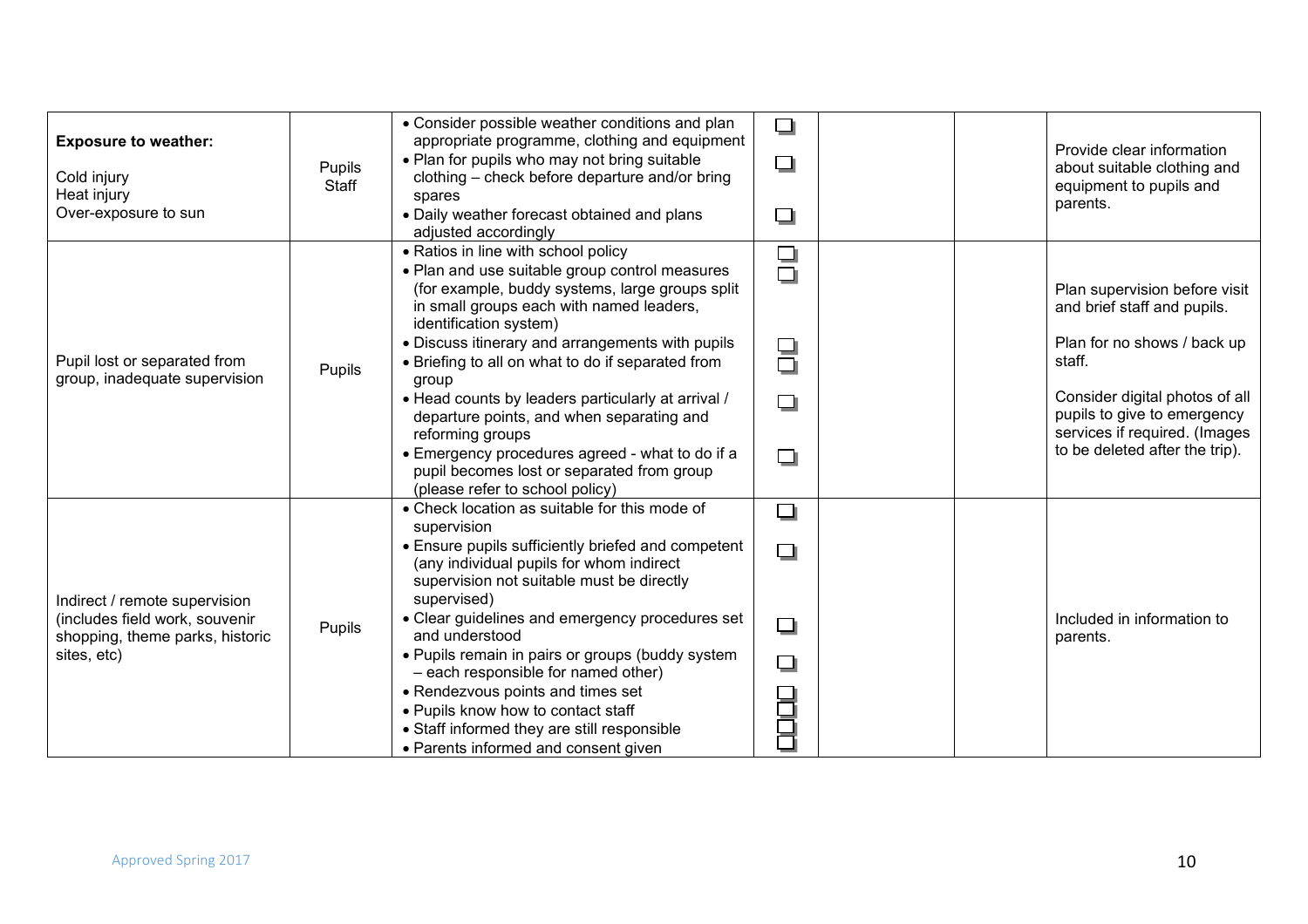| Confrontation with a member of<br>public                                                      | Pupils<br>Staff<br>General<br>Public | . Pupils will remain in pairs, groups or buddy<br>systems at all times, including visits to toilets,<br>restaurants etc<br>· Seats will be booked, wherever possible, in a<br>single block to enable easier supervision<br>• Pupils briefed to include:<br>• Purpose and duration of activity<br>• Expected standards of behaviour and pertinent<br>safety rules - follow instructions / directions<br>from host's staff where applicable<br>• Emergency procedures - what to do if there is<br>an incident.                                                                                                                                                                                                                                                                                                                                                                                                                                                                                                                            | ❏<br>❏<br>8<br>9<br>❏                          |  |  |
|-----------------------------------------------------------------------------------------------|--------------------------------------|-----------------------------------------------------------------------------------------------------------------------------------------------------------------------------------------------------------------------------------------------------------------------------------------------------------------------------------------------------------------------------------------------------------------------------------------------------------------------------------------------------------------------------------------------------------------------------------------------------------------------------------------------------------------------------------------------------------------------------------------------------------------------------------------------------------------------------------------------------------------------------------------------------------------------------------------------------------------------------------------------------------------------------------------|------------------------------------------------|--|--|
| <b>Activities</b>                                                                             | Pupils                               | • All pre-arranged activities risk assessed by<br>school/external company (eg PGL)<br>• Please refer to separate risk assessment                                                                                                                                                                                                                                                                                                                                                                                                                                                                                                                                                                                                                                                                                                                                                                                                                                                                                                        | $\Box$<br>❏                                    |  |  |
| Hazards specific to buildings<br>open to the public e.g. crowds,<br>multiple rooms, stairways | Pupils<br>Staff                      | • All leaders to be made familiar with instruction<br>offered by site management including layout of<br>venue, emergency and first aid procedures and<br>how to contact duty staff / manager, if required<br>• Group to be fully briefed regarding required<br>behaviour, potential hazards, any "no-go areas",<br>and all relevant safety measures / procedures -<br>particular mention will be made of:<br>• Meeting points and timings<br>• Individuals are not to be left on their own by<br>other members of their group<br>• System for contacting staff in emergency<br>• Pupils to have ID cards/bands with contact<br>details of leader's mobile 'phone number<br>• Give out maps / plans of the institution<br>• Large groups to be divided up into smaller sub-<br>groups reporting to designated members of staff<br>(group leaders) during the visit<br>• Group leaders to do a name-check on each<br>rendezvous occasion<br>• All leaders will have an established contingency<br>plan for dealing with lost group member | ◘<br>❏<br>❏<br>$\Box$<br>8<br>9<br>0<br>❏<br>❏ |  |  |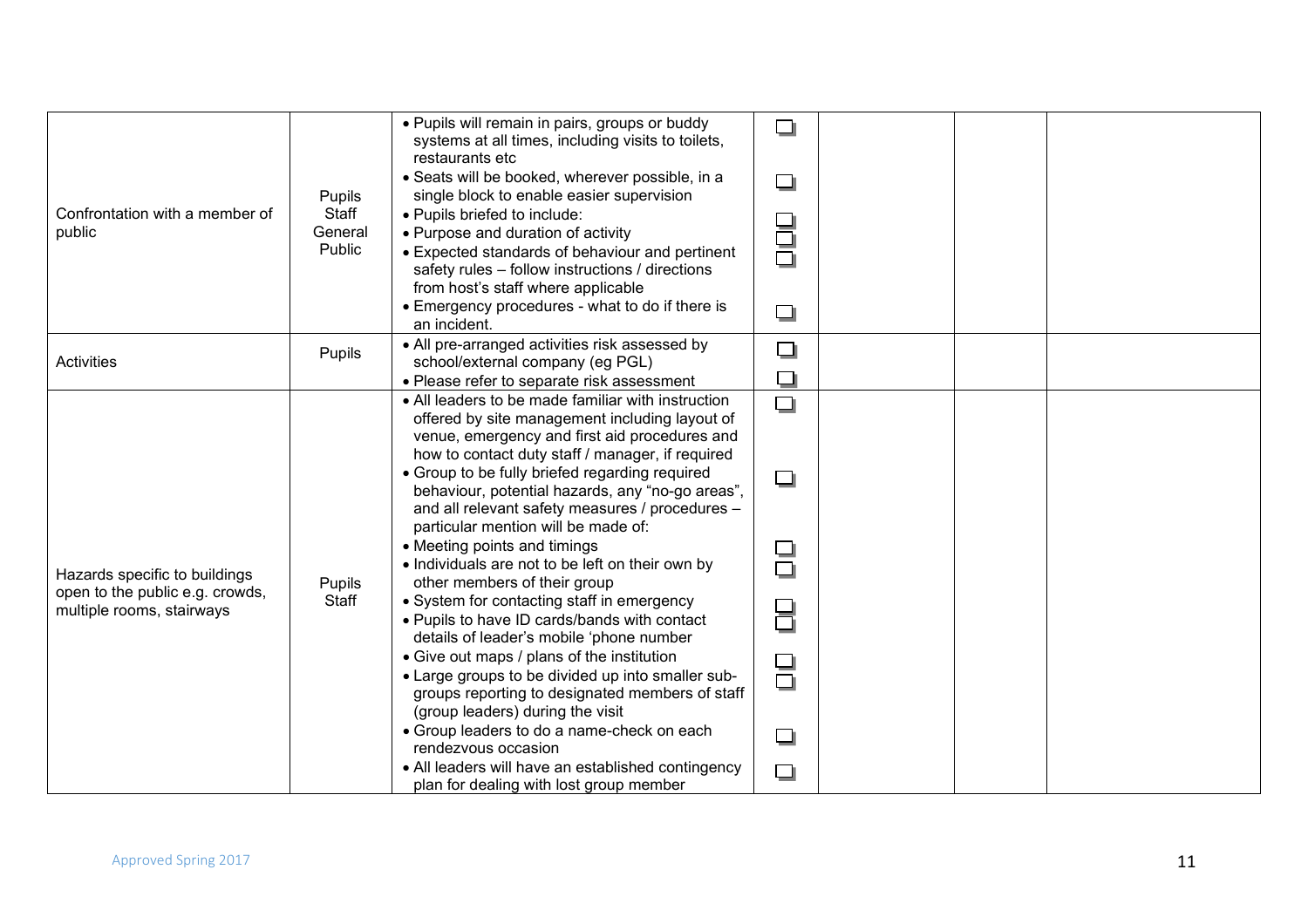|                                                                               | <b>Risk Rating Indicator Key</b> |            |   |                                              |                |                 |    |    |
|-------------------------------------------------------------------------------|----------------------------------|------------|---|----------------------------------------------|----------------|-----------------|----|----|
| <b>Severity (Consequence)</b>                                                 |                                  |            |   | <b>RISK RATING PRIORITY INDICATOR MATRIX</b> |                |                 |    |    |
| 1. Negligible (delay only)                                                    |                                  |            | 5 | 5 <sup>1</sup>                               | 10             | 15 <sub>1</sub> | 20 | 25 |
| 2. Slight (minor injury / damage / interruption)                              |                                  |            | 4 | 4                                            | 8              | 12 <sub>1</sub> | 16 | 20 |
| 3. Moderate (lost time injury, illness, damage, lost business)                |                                  | LIKELIHOOD | 3 | $3^{\circ}$                                  | $6\phantom{1}$ | 9               | 12 | 15 |
| 4. High (major injury / damage, lost time business interruption, disablement) |                                  |            | 2 | $\mathcal{P}$                                | $\overline{4}$ | $6^{\circ}$     | 8  | 10 |
| 5. Very High (fatality / business closure)                                    |                                  |            |   |                                              | $\overline{2}$ | 3               | 4  |    |

| Likelihood                    |
|-------------------------------|
| 1. Improbable / very unlikely |
| 2. Unlikely                   |
| 3. Even chance / may happen   |
| 4. Likely                     |
| 5. Almost certain / imminent  |

| fatality / business closure) |       |                | $\overline{2}$ | 3                          | 4 |  |
|------------------------------|-------|----------------|----------------|----------------------------|---|--|
|                              |       |                | 2              | 3                          | 4 |  |
| Likelihood                   |       |                |                | SEVERITY (CONSEQUENCE)     |   |  |
| bable / very unlikely        |       |                |                |                            |   |  |
| 2. Unlikely                  |       | <b>Summary</b> |                | <b>Suggested Timeframe</b> |   |  |
| hance / may hannen           | 12.25 | High           |                | As soon as possible        |   |  |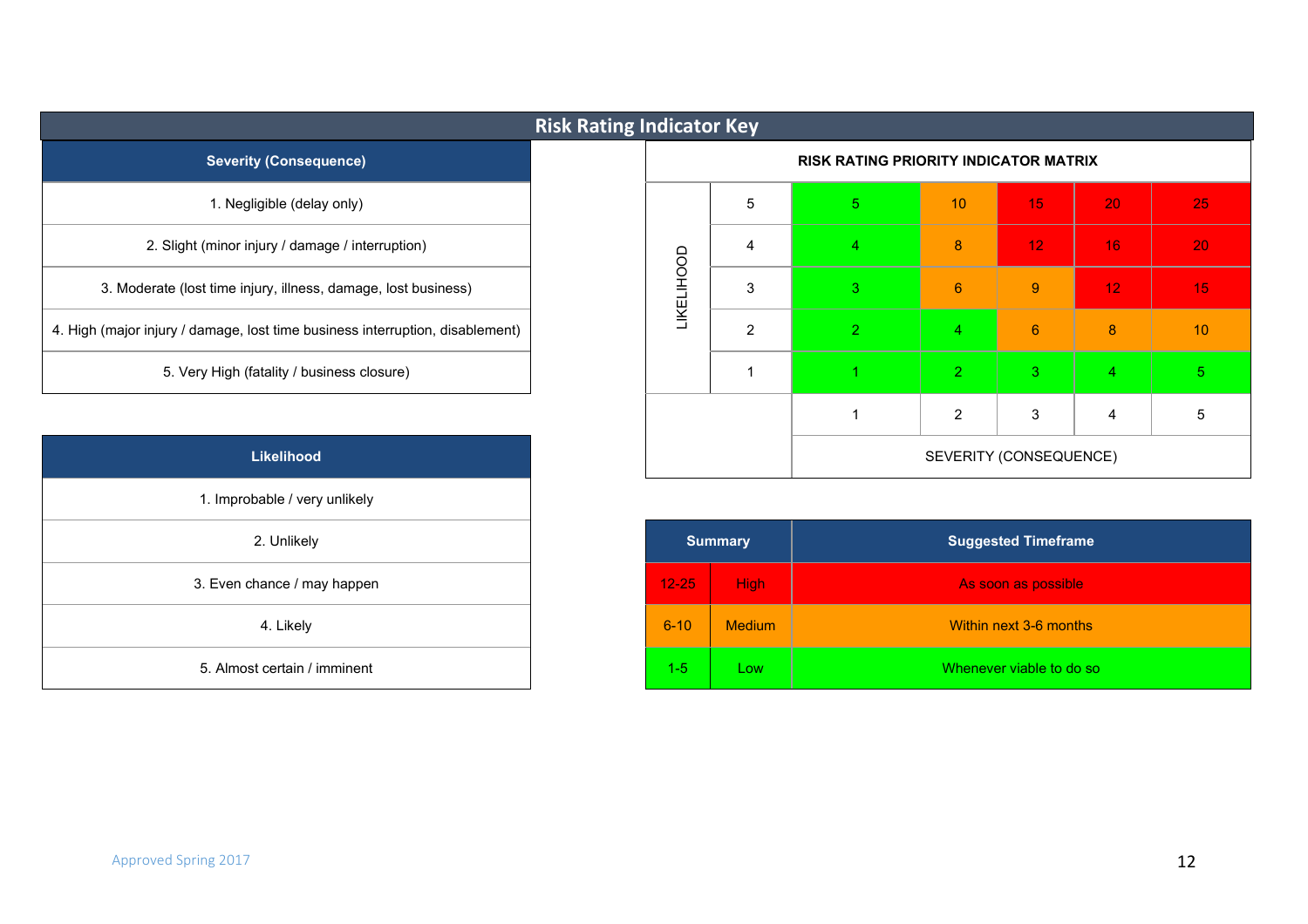#### **APPENDIX 2 – First Aid**

First-aid should form part of the risk assessment. The party leader should have a fist aid knowledge and at least one member of the party will have first aid training with a current certificate.

An adequate first aid kit should be taken on all trips.

All adults will know how to contact the emergency services.

The Health & Safety Executive recommends the following minimum contents for a travelling first aid kit where no special risks have been identified.

- Leaflet giving general advice on first aid
- 6 individually wrapped sterile, adhesive dressings
- 1 large sterile un-medicated wound dressing approximately 18cm x 18cm
- 2 triangular bandages
- 2 safety pins
- individually wrapped, moist cleansing wipes
- 1 pair of disposable gloves

All minibuses are required by law to carry a first aid kit.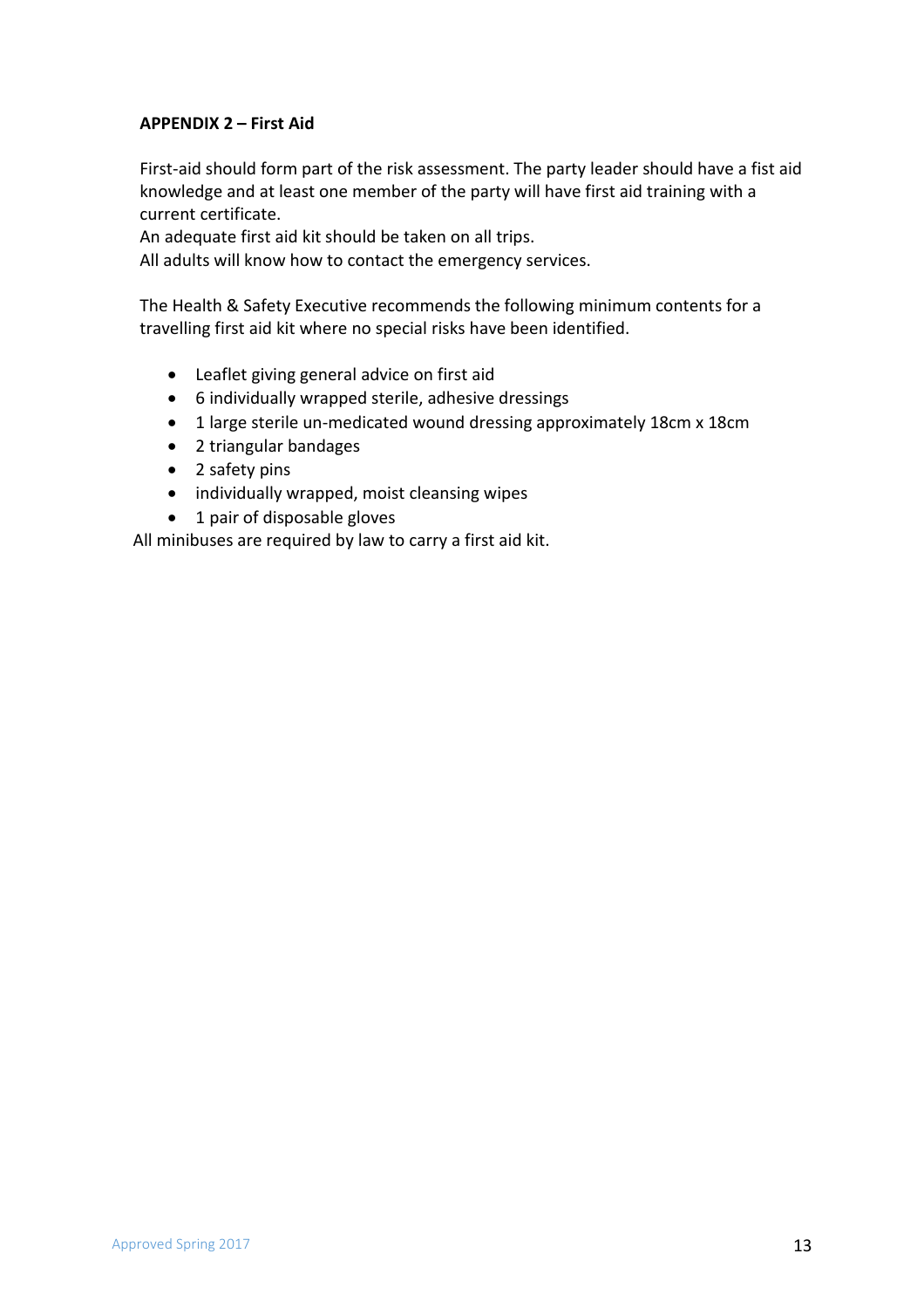#### **APPENDIX 3 – Supervision**

| Age of pupils       | Minimum number of staff : pupil ratio |
|---------------------|---------------------------------------|
| Nursery             | 1:4                                   |
| Reception, Y1, 2, 3 | 1:6                                   |
| Y4, 5, 6            | 1:15                                  |
| <b>SFN</b>          | $1 \cdot 1$                           |

The following minimum levels of supervision must be observed:

- Party leaders must be aware that these are the minimum levels of supervision. There may be occasions when a higher level of supervision should be provided. The level of supervision for a particular trip must be agreed with the head teacher before any trip can be approved.
- Party leaders should bear in mind the possibility of sickness or accidents disrupting a school visit and should be satisfied that adequate adult supervision is available to meet such emergencies.
- A single sex party of pupils involved in a visit must be accompanied by at least one adult of the same sex. A mixed party must have at least one male and one female adults.
- All adults on school trips must have DBS certificates
- Accompanying adults must be clear about their roles and responsibilities throughout the visit and will be acting in loco parentis.
- The head must be informed if members of staff or other supervising adults will be accompanied by their family as the presence of relatives may represent a conflict of interest with their supervisory responsibilities.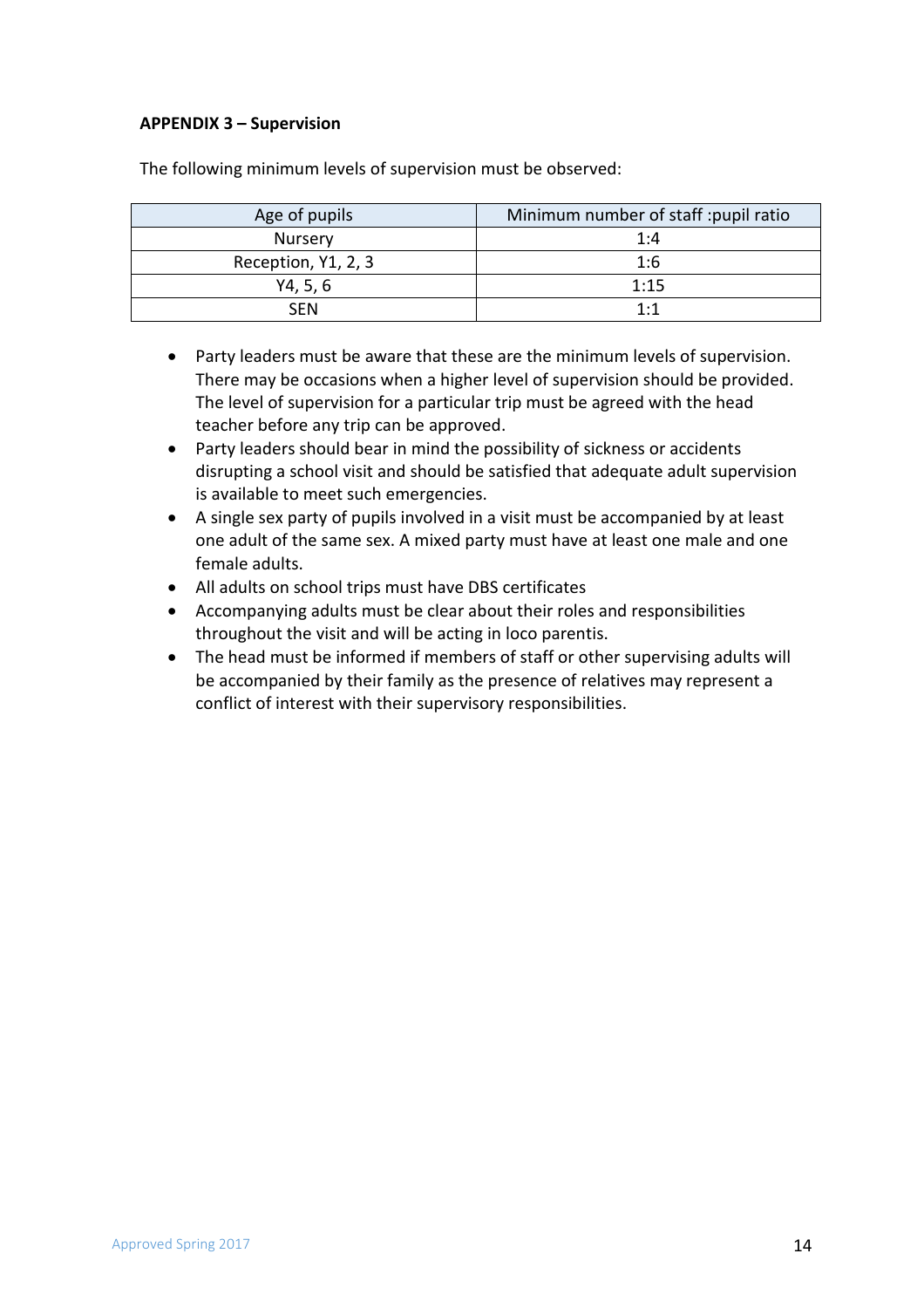#### **APPENDIX 4 – Emergency Procedures**

Teachers in charge of pupils have a duty of care to make sure that the pupils are as safe as possible during the visit. They also have a common duty to act as a reasonable parent would. Teachers should not hesitate to act in an emergency and to take lifesaving action in an extreme situation. All those involved in a school visit, including supervisors, pupils and their parents should be informed of who will take charge in an emergency (normally the party leader), and what they are expected to do in an emergency. If an emergency occurs on a school visit the main factors to consider include:

- Establishing the nature and the extent of the emergency as quickly as possible
- Ensuring that all the group are safe and looked after
- Establishing the names of any casualties and getting immediate medical attention for them
- Ensuring that all group members who need to know are aware of the incident and that all group members are following the emergency procedures
- Ensuring that a teacher accompanies casualties to hospital and at the same time ensuring that the rest of the group are adequately supervised at all times and kept together. Note it may be necessary under certain circumstances not to accompany casualties to hospital, providing they are in the care of the professional emergency services, if such an action puts in jeopardy the safety of the rest of the party.
- Notifying the police if necessary
- Notifying the British Embassy if an emergency occurs abroad
- Informing the school staff contact, usually the head the headteacher will ensure that parents of pupils involved in an accident are notified and advised to take their child to be checked over by a medical professional (eg Walk in Centre/ A&E Department.
- Notifying insurers, no one in the group should discuss legal liability with other parties
- Notifying the tour operators, (if appropriate)
- Writing down accurately and as soon as possible all relevant facts and witness details
- If a very serious accident occurs, the party leader must telephone the Executive Principal/Headteacher as soon as possible and convey the full circumstance of the accident. It is essential that the party leader has the contact details of the Executive Principal/Headteacher. The Executive Principal/Headteacher will inform the Chair of Directors at the earliest opportunity. Any families concerned will be contacted by the head teacher. The families of the other pupils participating in the visit will be contacted and given necessary reassurance.
- No one in the group should speak to the media. Following liaison with the Chair of Directors and the Liverpool Diocese, all communication with the media will be undertaken by the Executive Principal. .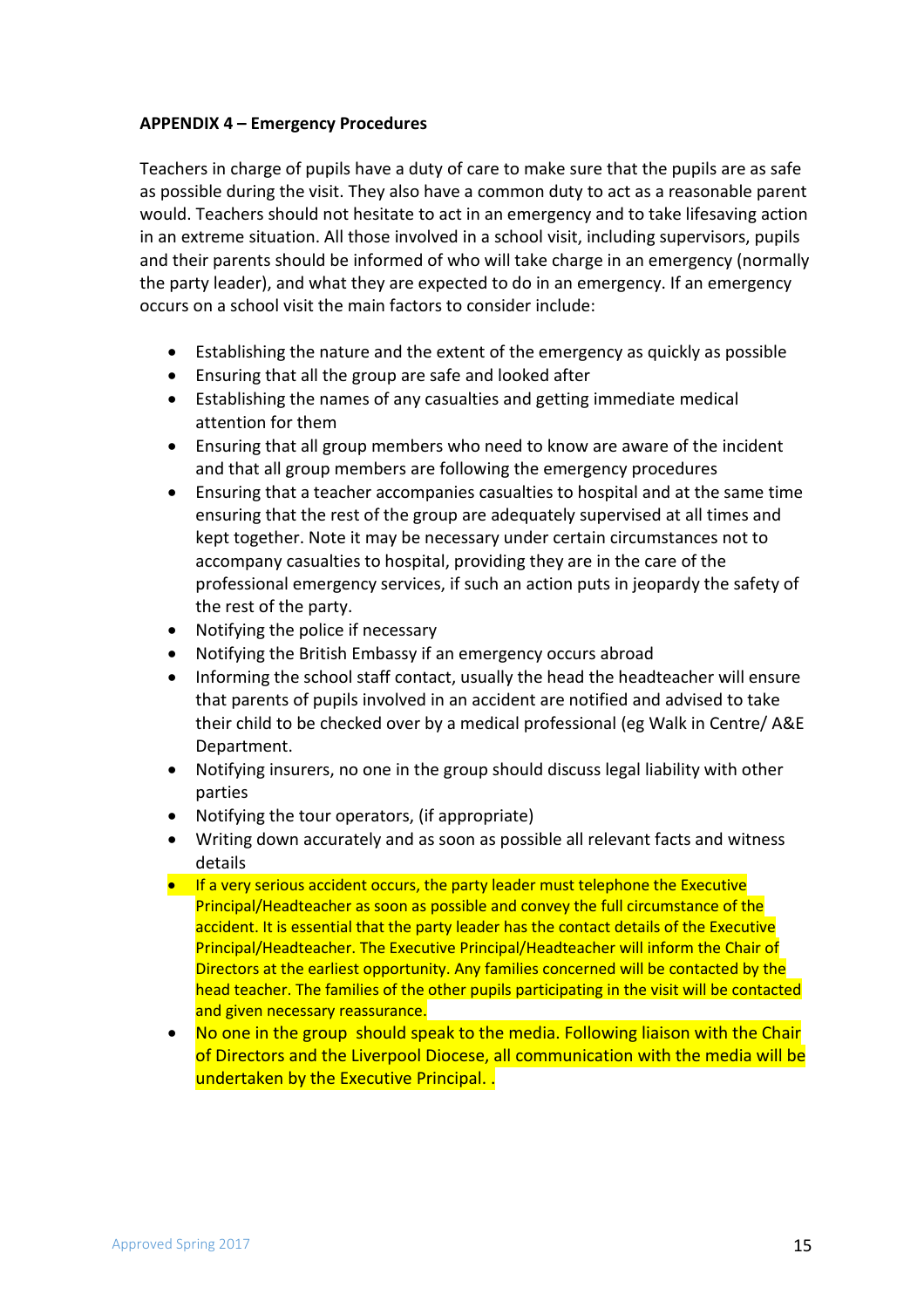#### **APPENDIX 5 – Parental consent for a School Visit**

*(To be distributed with an information sheet giving full details of the visit)*

|    | From (Date/Time) To (Date/Time) (Date/Time)                                                                                                                                                                                                               |
|----|-----------------------------------------------------------------------------------------------------------------------------------------------------------------------------------------------------------------------------------------------------------|
|    | I agree to ___________________'s participation in the activities described.                                                                                                                                                                               |
|    | I acknowledge the need for___________________________ to behave responsibly.                                                                                                                                                                              |
| 2. | <b>Medical Information about your child</b>                                                                                                                                                                                                               |
|    | A. Any conditions requiring medical treatment including medication? YES/NO<br>If YES please give brief details                                                                                                                                            |
|    |                                                                                                                                                                                                                                                           |
|    | B. Please outline any special dietary requirements of your child and the type of<br>pain/flu relief medication your child may be given if necessary:                                                                                                      |
|    | For residential and exchanges only                                                                                                                                                                                                                        |
|    | C. To the best of your knowledge, has your son/daughter been in contact with any<br>contagious or infectious disease or suffered from anything in the last four<br>weeks that may be contagious or infectious? YES/NO<br>If YES please give brief details |

**D. Any conditions requiring medical treatment including medication? YES/NO** If YES please specify: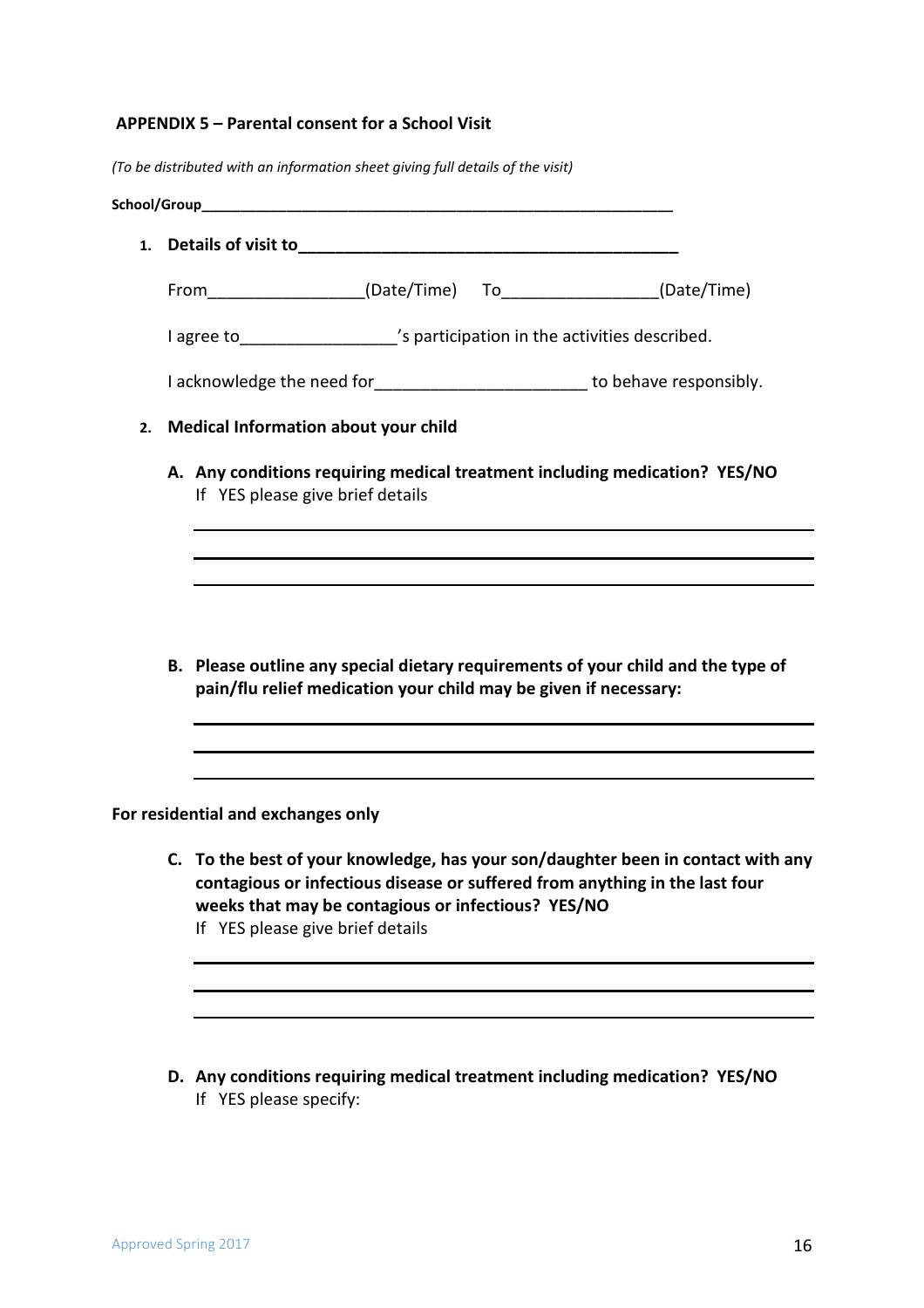| E. When did your son/daughter last have a tetanus injection? YES/NO<br>If YES please give brief details |  |  |  |  |  |  |
|---------------------------------------------------------------------------------------------------------|--|--|--|--|--|--|
|                                                                                                         |  |  |  |  |  |  |
|                                                                                                         |  |  |  |  |  |  |
|                                                                                                         |  |  |  |  |  |  |
|                                                                                                         |  |  |  |  |  |  |
|                                                                                                         |  |  |  |  |  |  |

I will inform the Group Leader/Headteacher as soon as possible of any changes in the medical or other circumstances between now and the commencement of the journey.

#### **3. Declaration**

I agree to my son/daughter receiving medication as instructed and any emergency dent:al, medical or surgical treatment, including anaesthetic or blood transfusion, as considered necessary by the medical authorities present. I understand the extent and limitations of the insurance cover provided.

| Work___________________________________ |                                                                            |
|-----------------------------------------|----------------------------------------------------------------------------|
| Home                                    |                                                                            |
|                                         |                                                                            |
|                                         |                                                                            |
| Alternative emergency                   |                                                                            |
|                                         |                                                                            |
|                                         |                                                                            |
|                                         |                                                                            |
|                                         |                                                                            |
| Number___________________________       |                                                                            |
|                                         |                                                                            |
|                                         |                                                                            |
|                                         |                                                                            |
|                                         | THIS FORM OR A COPY MUST BE TAKEN BY THE GROUP LEADER ON THE VISIT. A COPY |

SHOULD BE RETAINED BY THE SCHOOL CONTACT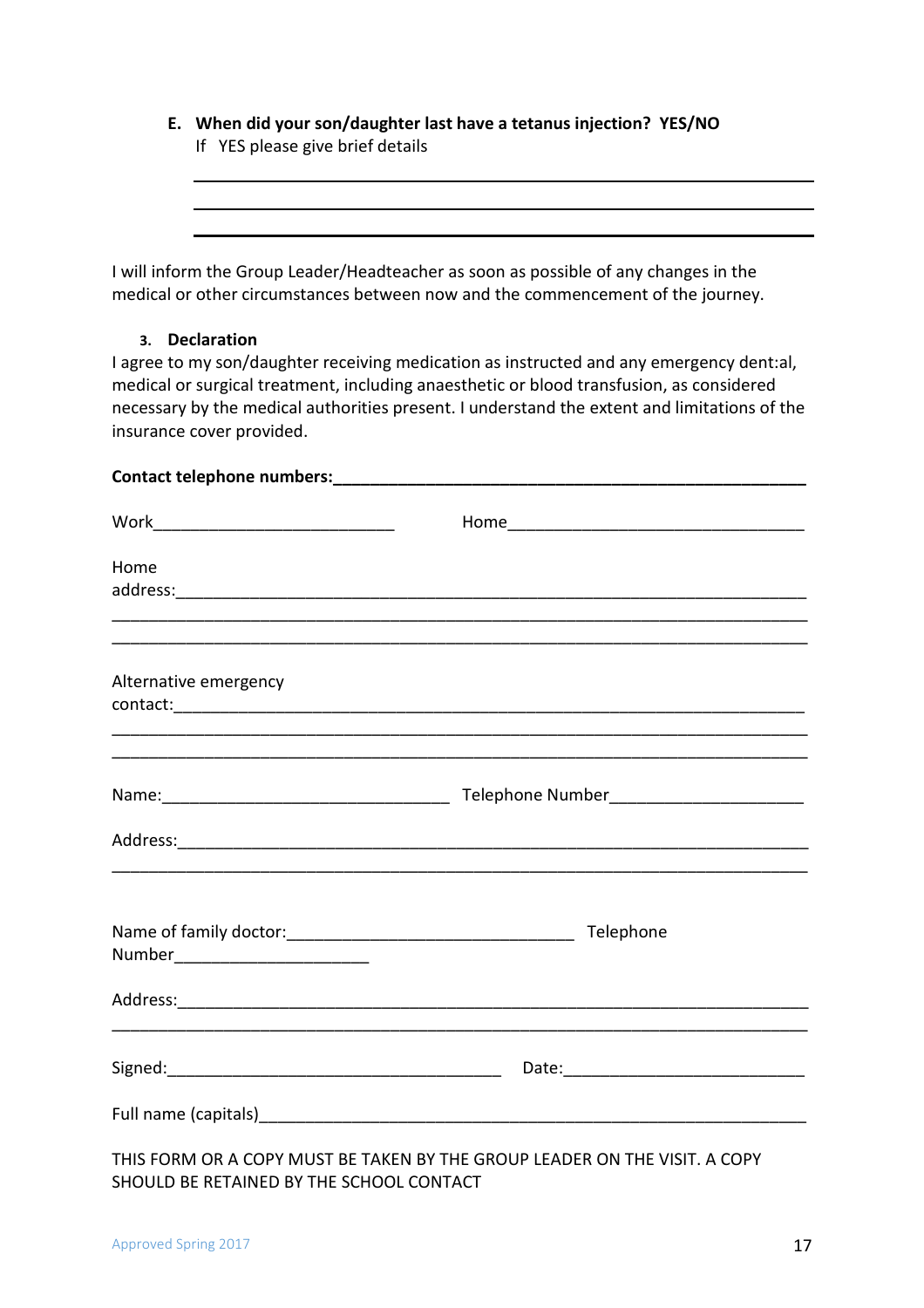#### **APPENDIX 6 – Approval Form EDUCATIONAL VISIT PLANNING**

### **DATE & TIME OF TRIP**

**VENUE**

#### **NUMBER OF CHILDREN/NAMES**

#### **SUPERVISION RATIO**

 $FS - 1:6$ Years 1-3 1:6 Years 4-6 1:10 to 15 SEN 1:1

**NAMED STAFF TO SUPERVISE**

**TRIP LEADER**

**PERMISSIONS SIGNED AND RETURNED**

YES/NO

**MEDICAL NEEDS** 

**SIGNED (HT)**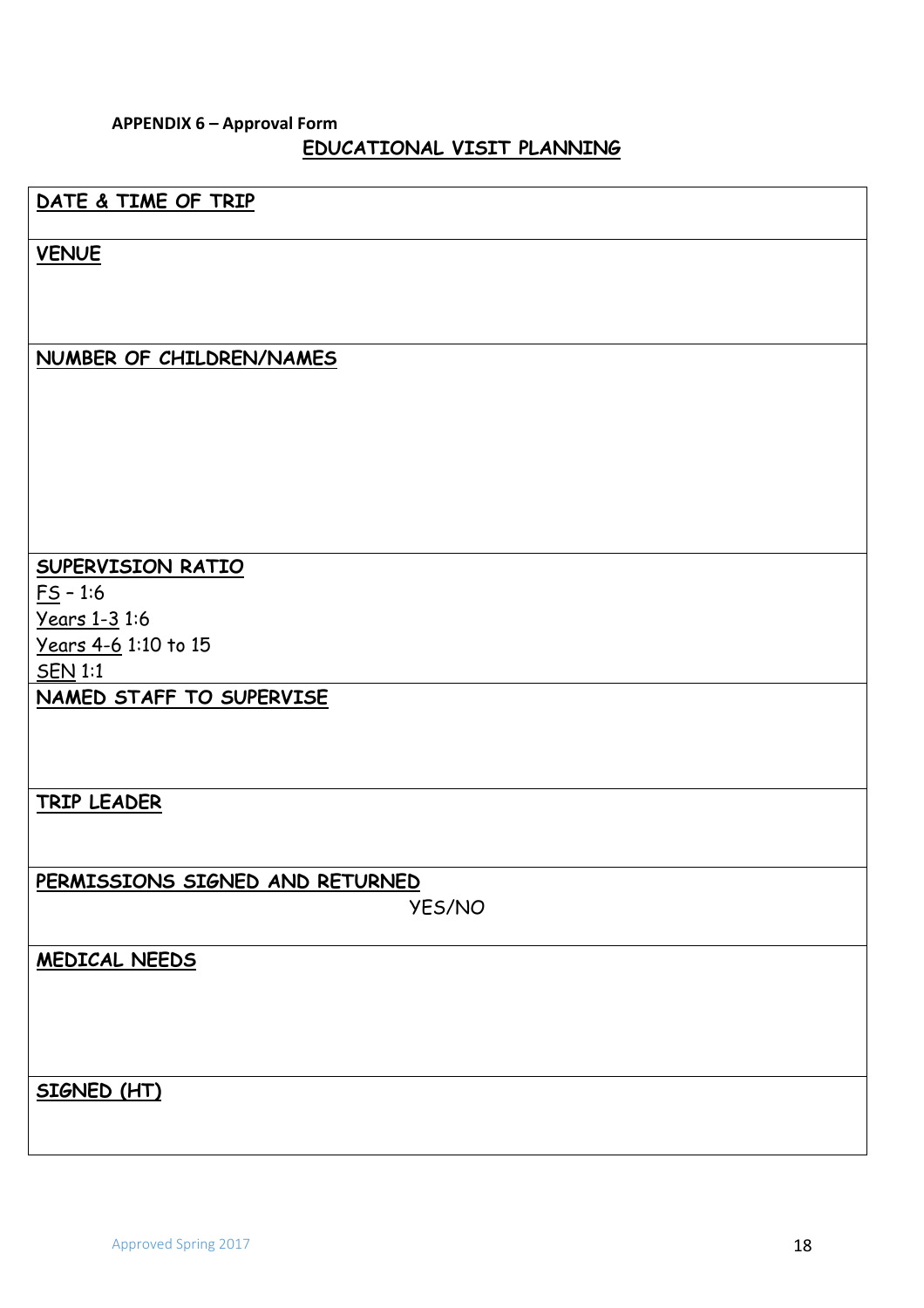#### **APPENDIX 7 Checklists**

#### **APPENDIX 7A – Checklist for the school trip organiser –trips abroad/overnight stay/potentially high risk day trips.**

**School Trip to:\_\_\_\_\_\_\_\_\_\_\_\_\_\_\_\_\_\_\_\_\_\_\_\_\_\_\_\_\_\_\_\_\_\_\_\_\_\_\_\_\_\_\_\_\_\_\_\_\_\_\_\_\_\_\_\_\_**

#### **Dates of the trip: Dates of the trip: Example 2.1 and 2.1 and 2.1 and 2.1 and 2.1 and 2.1 and 2.1 and 2.1 and 2.1 and 2.1 and 2.1 and 2.1 and 2.1 and 2.1 and 2.1 and 2.1 and 2.1 and 2.1 and 2.1 and 2.1 and 2.1 and 2.1**

#### **Key dates for submission of forms and approval**

|                                                                            | <b>Date</b> | <b>Date submitted to Finance</b> | Date of approval-where |
|----------------------------------------------------------------------------|-------------|----------------------------------|------------------------|
|                                                                            |             | Director-where appropriate       | appropriate            |
| Read Educational Visits Policy                                             |             |                                  |                        |
| Approval in writing after initial<br>discussion with the Headteacher.      |             |                                  |                        |
| Details of trip entered into school                                        |             |                                  |                        |
| calendar                                                                   |             |                                  |                        |
| Make detailed financial plan and<br>arrangements                           |             |                                  |                        |
| Send letter to parents with trip details                                   |             |                                  |                        |
| Parental consent forms signed by                                           |             |                                  |                        |
| parents including contact details<br>Insurance confirmed with insurers.    |             |                                  |                        |
| Details sent to parents                                                    |             |                                  |                        |
| Medical forms completed and returned                                       |             |                                  |                        |
| by parents                                                                 |             |                                  |                        |
| Transport Arrangements-including<br>safety etc Mini bus drivers are on the |             |                                  |                        |
| approved list? Passports required? Visas                                   |             |                                  |                        |
| needed? EHIC?                                                              |             |                                  |                        |
| Completed final approval form to the                                       |             |                                  |                        |
| Headteacher with final details of visit                                    |             |                                  |                        |
| plus completed signed RISK ASSESSMENT                                      |             |                                  |                        |
| FORM, letter to parents and staff cover                                    |             |                                  |                        |
| forms,                                                                     |             |                                  |                        |
| (8 weeks before departure)                                                 |             |                                  |                        |
| List of participants and details of trip                                   |             |                                  |                        |
| sent to General Office one week before                                     |             |                                  |                        |
| trip starts                                                                |             |                                  |                        |
| List of participants sent to all (or                                       |             |                                  |                        |
| affected) staff one week before trip                                       |             |                                  |                        |
| starts                                                                     |             |                                  |                        |
| Final Accounts submitted to Finance                                        |             |                                  |                        |
| Director                                                                   |             |                                  |                        |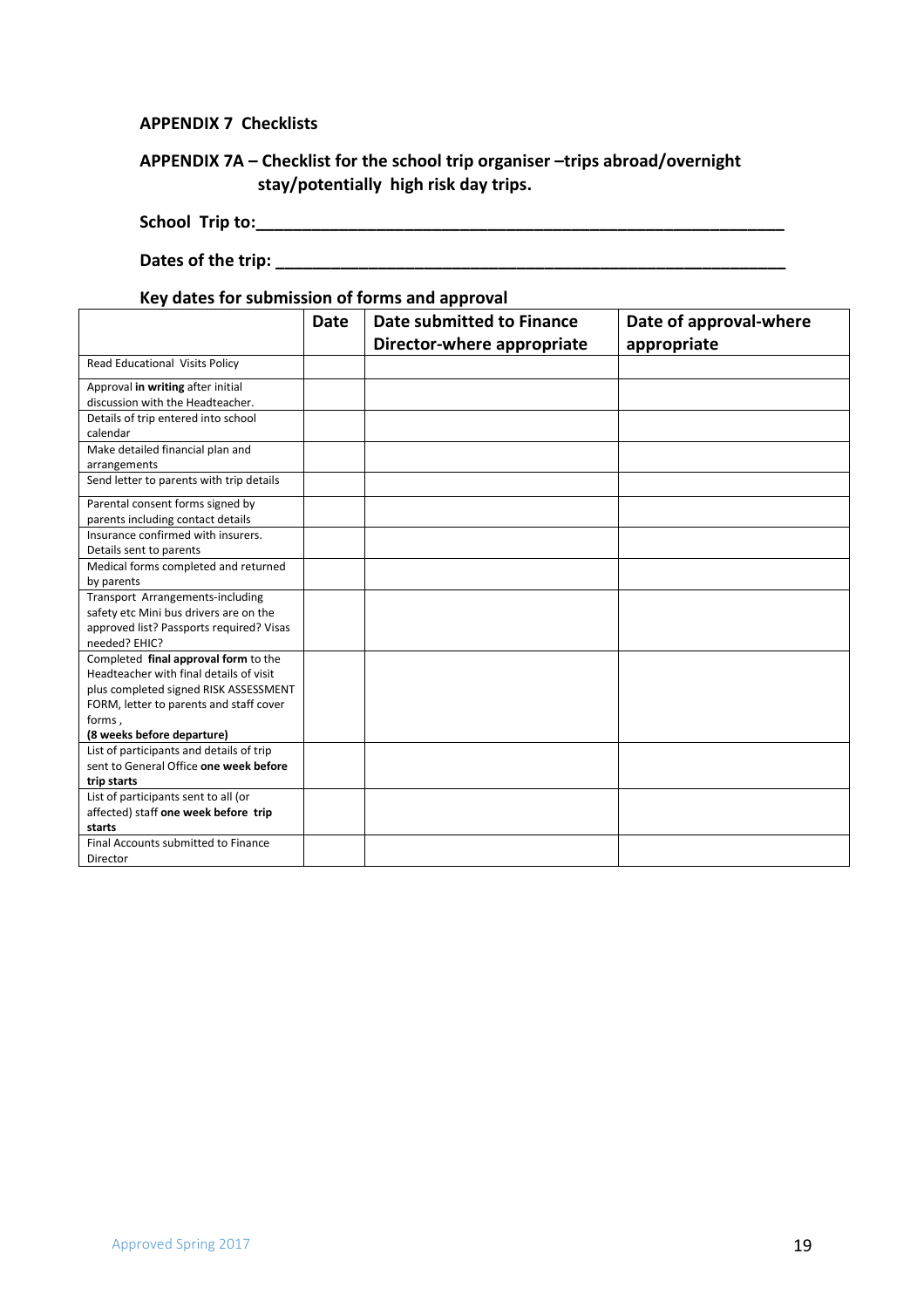#### **APPENDIX 7A – Checklist for a low risk Day Trip**

Example of a low risk trip: visits to art galleries or theatre, field studies trip

**School Trip to:\_\_\_\_\_\_\_\_\_\_\_\_\_\_\_\_\_\_\_\_\_\_\_\_\_\_\_\_\_\_\_\_\_\_\_\_\_\_\_\_\_\_\_\_\_\_\_\_\_\_\_\_\_\_\_\_\_**

#### **Dates of the trip: Dates of the trip: Example 2.1 and 2.1 and 2.1 and 2.1 and 2.1 and 2.1 and 2.1 and 2.1 and 2.1 and 2.1 and 2.1 and 2.1 and 2.1 and 2.1 and 2.1 and 2.1 and 2.1 and 2.1 and 2.1 and 2.1 and 2.1 and 2.1**

#### **Key dates for submission**

|                                                                                                                                                                                                                                                                                            | Date completed by Trip | <b>Date of Approval-where</b> |
|--------------------------------------------------------------------------------------------------------------------------------------------------------------------------------------------------------------------------------------------------------------------------------------------|------------------------|-------------------------------|
|                                                                                                                                                                                                                                                                                            | <b>Leader</b>          | appropriate                   |
| Read Educational Visits Policy                                                                                                                                                                                                                                                             |                        |                               |
| Approval in principle after initial discussion<br>with the Headteacher.                                                                                                                                                                                                                    |                        |                               |
| Details of trip entered into school calendar                                                                                                                                                                                                                                               |                        |                               |
| Completed final approval form to the<br>Headteacher with final details of visit plus<br>completed signed RISK ASSESSMENT FORM,<br>letter to parents and staff cover forms.                                                                                                                 |                        |                               |
| Make detailed financial plan and<br>arrangements                                                                                                                                                                                                                                           |                        |                               |
| Send letter to parents with trip details                                                                                                                                                                                                                                                   |                        |                               |
| Parental consent forms signed by parents<br>including contact details                                                                                                                                                                                                                      |                        |                               |
| Transport Arrangements-including safety<br>etc Mini bus drivers are on the approved<br>list?                                                                                                                                                                                               |                        |                               |
| Insurance confirmed-existing school<br>personal injury insurance should be<br>sufficient for a low risk day trip within the<br>UK                                                                                                                                                          |                        |                               |
| Medical - check the school medical list<br>(available on SIMs/with the school First<br>Aiders) to see if there are any pupils on the<br>trip with medical conditions of which you<br>need to be aware. You do not need a<br>separate medical form from parents for a<br>low risk day trip. |                        |                               |
| Completed final approval form returned to<br>the trip leader                                                                                                                                                                                                                               |                        |                               |
| List of participants and details of trip sent<br>to General Office one week before trip<br>starts                                                                                                                                                                                          |                        |                               |
| List of participants sent to all (or affected)<br>staff one week before trip starts                                                                                                                                                                                                        |                        |                               |
| Final Accounts submitted to Finance<br>Director                                                                                                                                                                                                                                            |                        |                               |